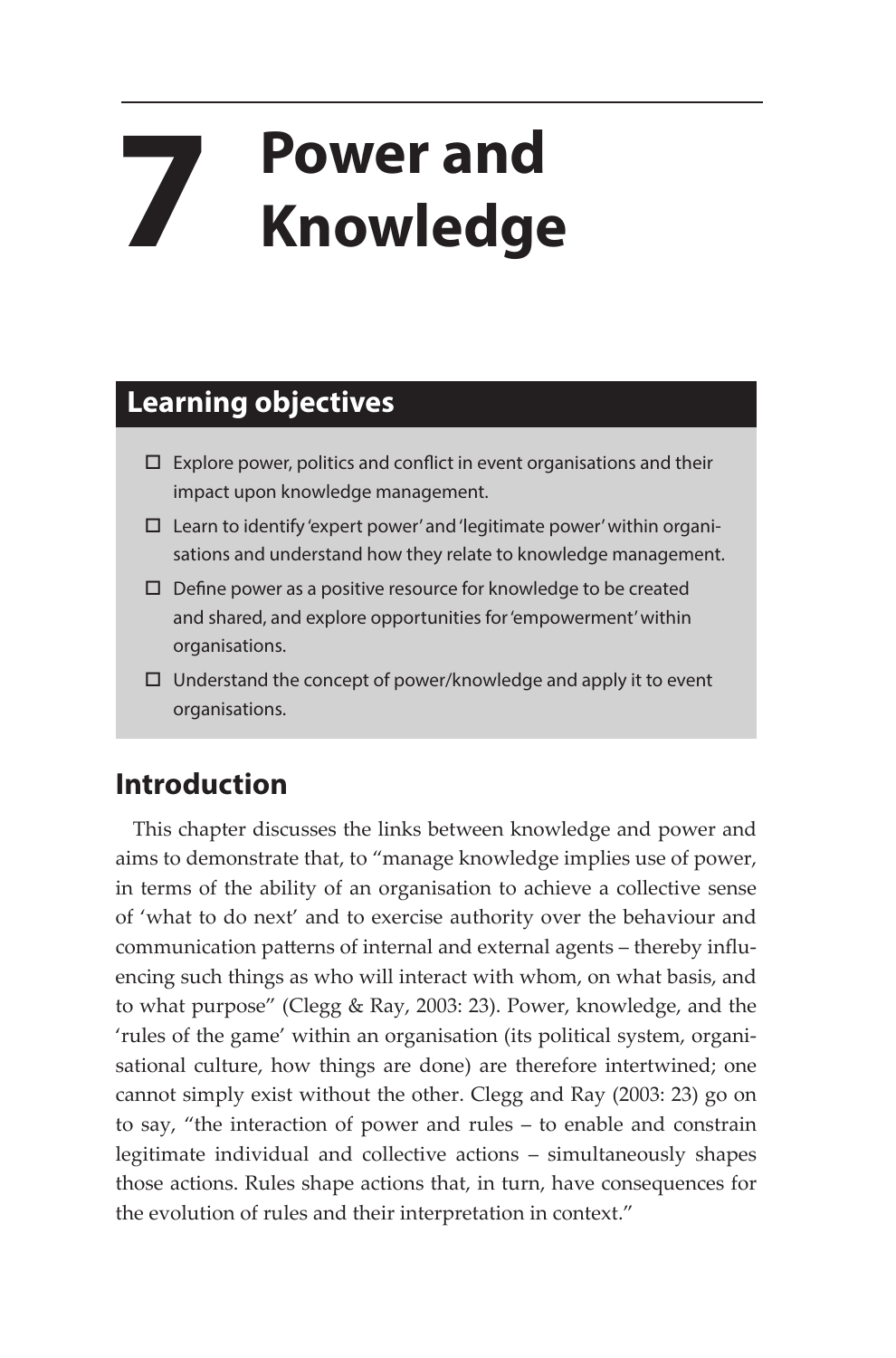It is important to note that based on the distinction between the objectivist and practice-based understanding of knowledge management used in this book, the question of power has also been dealt with rather differently in academic literature. Under the former, questions of power, politics and conflict are largely ignored. Power (as well as knowledge, for that matter) is simply regarded as something possessed by somebody 'over' someone else. It is a zero-sum game, where the saying 'knowledge is power' completely dominates the field. This can be based on, for example, power through hierarchical organisational structures, authority, as well as power through knowledge hoarding, and has been discussed by many scholars (see for example, Dixon, 1999; Willett, 2000; Pervaiz et al., 2001; Liebowitz, 2008). The first part of this chapter will explore the concept of power in this sense further. It will be clear to see that there is a lot of research on stakeholder power in events, but not much on power and knowledge, or power and knowledge management more specifically.

More recently, and in line with the practice-based understanding of power, it has been argued that power can also be regarded as a positive resource, in the sense that power and power relations can 'produce' new knowledge when people interact with each other and create a shared meaning (Gordon & Grant, 2005; Heisig, 2014; Heizman & Olsson, 2015; Stadler, 2019). The work of Foucault (1977, 1980, 1982) is crucial to discuss here, especially his concept of power/knowledge which shows that the two are inseparable. Nicolini (2007, 2011) further suggests that because knowledge practices are always collaborative in nature, inequalities are constantly produced and reproduced, which in turn leads to questions around power and conflict. "Power can [therefore] be seen as 'the rules of the game', which both enable and constrain action" (Clarke & Jepson, 2011: 9). This will be the subject for the latter sections in this chapter, where emphasis is put on how power and power / knowledge could be both a positive and a negative resource in event organisations, depending on how they are practised during the different stages of the event life cycle. If managed well, opportunities to 'empower' staff members, volunteers, and other stakeholders can arise and shape a very positive way forward when engaging in various knowledge practices.